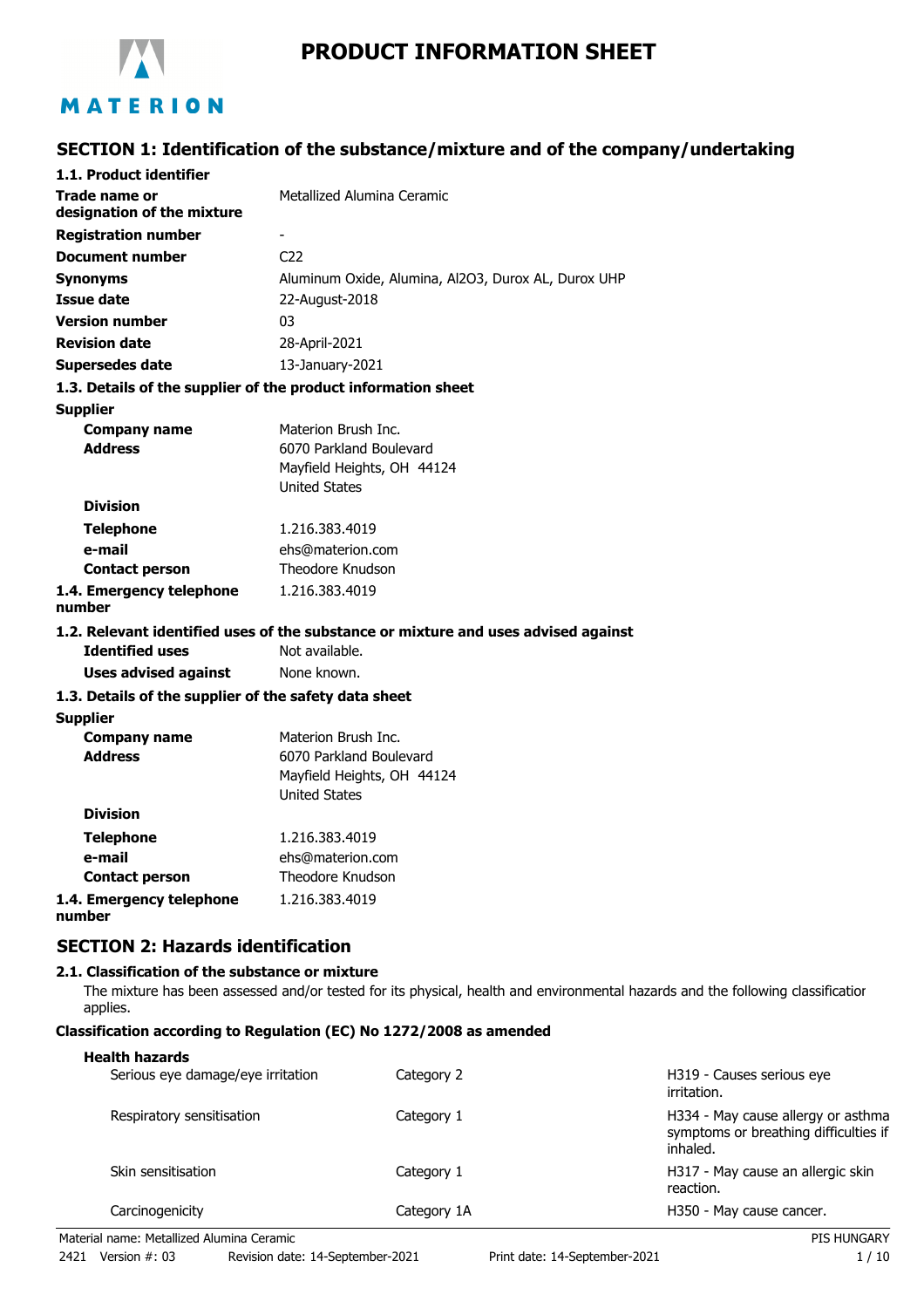|                                           | Reproductive toxicity                                              |                                | Category 2                                                                              | H361 - Suspected of damaging<br>fertility or the unborn child.                                                                                                                                                                                                                         |
|-------------------------------------------|--------------------------------------------------------------------|--------------------------------|-----------------------------------------------------------------------------------------|----------------------------------------------------------------------------------------------------------------------------------------------------------------------------------------------------------------------------------------------------------------------------------------|
|                                           |                                                                    |                                | Specific target organ toxicity - single exposureCategory 3 respiratory tract irritation | H335 - May cause respiratory<br>irritation.                                                                                                                                                                                                                                            |
| exposure                                  | Specific target organ toxicity - repeated                          |                                | Category 2 (Respiratory system)                                                         | H373 - May cause damage to<br>organs through prolonged or<br>repeated exposure.                                                                                                                                                                                                        |
| <b>Hazard summary</b><br>effects.         |                                                                    |                                |                                                                                         | May cause damage to organs through prolonged or repeated exposure. May cause cancer. May<br>cause an allergic skin reaction. Possible reproductive hazard. Prolonged exposure may cause<br>chronic effects. Occupational exposure to the substance or mixture may cause adverse health |
| 2.2. Label elements                       |                                                                    |                                |                                                                                         |                                                                                                                                                                                                                                                                                        |
|                                           |                                                                    |                                | Label according to Regulation (EC) No. 1272/2008 as amended                             |                                                                                                                                                                                                                                                                                        |
| <b>Contains:</b>                          |                                                                    | Titanium, Tungsten             |                                                                                         | Aluminium oxide, Gold, Molybdenum, NICKEL POWDER; [PARTICLE DIAMETER < 1MM], Silica,                                                                                                                                                                                                   |
| <b>Hazard pictograms</b>                  |                                                                    |                                |                                                                                         |                                                                                                                                                                                                                                                                                        |
| <b>Signal word</b>                        |                                                                    | Danger                         |                                                                                         |                                                                                                                                                                                                                                                                                        |
| <b>Hazard statements</b>                  |                                                                    |                                |                                                                                         |                                                                                                                                                                                                                                                                                        |
| H317                                      |                                                                    |                                | May cause an allergic skin reaction.                                                    |                                                                                                                                                                                                                                                                                        |
| H319                                      |                                                                    | Causes serious eye irritation. |                                                                                         |                                                                                                                                                                                                                                                                                        |
| H334                                      |                                                                    |                                | May cause allergy or asthma symptoms or breathing difficulties if inhaled.              |                                                                                                                                                                                                                                                                                        |
| May cause respiratory irritation.<br>H335 |                                                                    |                                |                                                                                         |                                                                                                                                                                                                                                                                                        |
| H350                                      |                                                                    | May cause cancer.              |                                                                                         |                                                                                                                                                                                                                                                                                        |
| H361                                      |                                                                    |                                | Suspected of damaging fertility or the unborn child.                                    |                                                                                                                                                                                                                                                                                        |
| H373                                      | May cause damage to organs through prolonged or repeated exposure. |                                |                                                                                         |                                                                                                                                                                                                                                                                                        |
| <b>Precautionary statements</b>           |                                                                    |                                |                                                                                         |                                                                                                                                                                                                                                                                                        |
| <b>Prevention</b>                         |                                                                    |                                |                                                                                         |                                                                                                                                                                                                                                                                                        |
| P201                                      |                                                                    |                                | Obtain special instructions before use.                                                 |                                                                                                                                                                                                                                                                                        |
| P202                                      |                                                                    |                                | Do not handle until all safety precautions have been read and understood.               |                                                                                                                                                                                                                                                                                        |
| P260                                      |                                                                    |                                | Do not breathe dust/fume/gas/mist/vapours/spray.                                        |                                                                                                                                                                                                                                                                                        |
| P272                                      |                                                                    |                                | Contaminated work clothing should not be allowed out of the workplace.                  |                                                                                                                                                                                                                                                                                        |
| P280                                      |                                                                    |                                | Wear protective gloves/protective clothing/eye protection/face protection.              |                                                                                                                                                                                                                                                                                        |
| P284                                      |                                                                    | Wear respiratory protection.   |                                                                                         |                                                                                                                                                                                                                                                                                        |
| <b>Response</b>                           |                                                                    |                                |                                                                                         |                                                                                                                                                                                                                                                                                        |
| $P302 + P352$                             |                                                                    |                                | IF ON SKIN: Wash with plenty of water.                                                  |                                                                                                                                                                                                                                                                                        |
| $P304 + P340$                             |                                                                    |                                | IF INHALED: Remove person to fresh air and keep comfortable for breathing.              |                                                                                                                                                                                                                                                                                        |
| $P308 + P313$                             |                                                                    |                                | IF exposed or concerned: Get medical advice/attention.                                  |                                                                                                                                                                                                                                                                                        |
| $P333 + P313$                             |                                                                    |                                | If skin irritation or rash occurs: Get medical advice/attention.                        |                                                                                                                                                                                                                                                                                        |
| $P342 + P311$                             |                                                                    |                                | If experiencing respiratory symptoms: Call a poison centre/doctor.                      |                                                                                                                                                                                                                                                                                        |
| $P362 + P364$                             |                                                                    |                                | Take off contaminated clothing and wash it before reuse.                                |                                                                                                                                                                                                                                                                                        |
| <b>Storage</b>                            |                                                                    |                                |                                                                                         |                                                                                                                                                                                                                                                                                        |
| P405                                      |                                                                    | Store locked up.               |                                                                                         |                                                                                                                                                                                                                                                                                        |
| <b>Disposal</b>                           |                                                                    |                                |                                                                                         |                                                                                                                                                                                                                                                                                        |
| P501                                      |                                                                    |                                |                                                                                         | Dispose of contents/container in accordance with local/regional/national/international regulations.                                                                                                                                                                                    |
| <b>Supplemental label</b><br>information  |                                                                    |                                |                                                                                         | For further information, please contact the Product Stewardship Department at +1.216.383.4019.                                                                                                                                                                                         |
| 2.3. Other hazards                        |                                                                    |                                | Not a PBT or vPvB substance or mixture.                                                 |                                                                                                                                                                                                                                                                                        |
|                                           |                                                                    |                                | <b>SECTION 3: Composition/information on ingredients</b>                                |                                                                                                                                                                                                                                                                                        |

## **3.2. Mixtures**

| <b>General information</b><br><b>Chemical name</b> | %         | No.                    | CAS-No. / EC REACH Registration No. Index No. |   | <b>Notes</b> |
|----------------------------------------------------|-----------|------------------------|-----------------------------------------------|---|--------------|
| Aluminium oxide                                    | $80 - 95$ | 1344-28-1<br>215-691-6 | $\overline{\phantom{0}}$                      | - |              |

**Classification:** -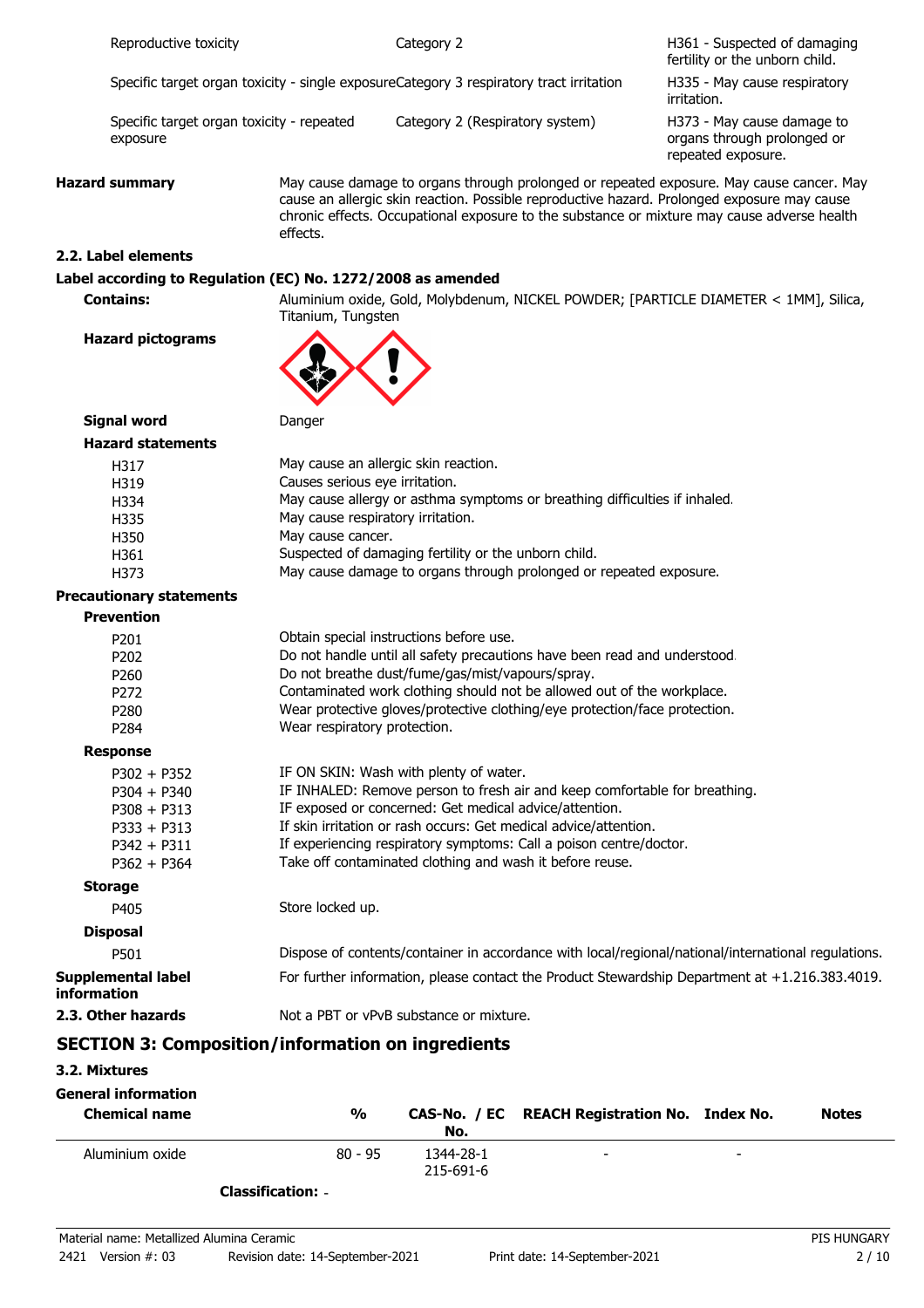| <b>Chemical name</b>                        |                               | $\frac{1}{2}$ | No.                     | CAS-No. / EC REACH Registration No. Index No.                                       | <b>Notes</b> |
|---------------------------------------------|-------------------------------|---------------|-------------------------|-------------------------------------------------------------------------------------|--------------|
| Molybdenum                                  |                               | $0 - 10$      | 7439-98-7<br>231-107-2  |                                                                                     |              |
|                                             | <b>Classification: -</b>      |               |                         |                                                                                     |              |
| NICKEL POWDER; [PARTICLE<br>DIAMETER < 1MM] |                               | $0 - 10$      | 7440-02-0<br>231-111-4  | 01-2119438727-29-0049 028-002-00-7                                                  |              |
|                                             |                               |               |                         | Classification: Skin Sens. 1; H317, STOT SE 3; H335, Carc. 2; H351, STOT RE 2; H373 | 7, S         |
| Silica                                      |                               | $0 - 4$       | 14808-60-7<br>238-878-4 |                                                                                     | #            |
|                                             | Classification: Carc. 1A;H350 |               |                         |                                                                                     |              |
| Manganese                                   |                               | $0 - 2$       | 7439-96-5<br>231-105-1  |                                                                                     | #            |
|                                             | <b>Classification: -</b>      |               |                         |                                                                                     |              |
| Titanium                                    |                               | $0 - 2$       | 7440-32-6<br>231-142-3  |                                                                                     |              |
|                                             | <b>Classification: -</b>      |               |                         |                                                                                     |              |
| Tungsten                                    |                               | $0 - 2$       | 7440-33-7<br>231-143-9  |                                                                                     |              |
|                                             | <b>Classification: -</b>      |               |                         |                                                                                     |              |
| Gold                                        |                               | $0 - 1$       | 7440-57-5<br>231-165-9  |                                                                                     |              |
|                                             | <b>Classification: -</b>      |               |                         |                                                                                     |              |

## **List of abbreviations and symbols that may be used above**

#: This substance has been assigned Union workplace exposure limit(s).

## **SECTION 4: First aid measures**

| <b>General information</b>                                                               | If exposed or concerned: get medical attention/advice. IF exposed or concerned: Get medical<br>advice/attention. If you feel unwell, seek medical advice (show the label where possible). Ensure<br>that medical personnel are aware of the material(s) involved, and take precautions to protect<br>themselves. Wash contaminated clothing before reuse. |  |  |  |
|------------------------------------------------------------------------------------------|-----------------------------------------------------------------------------------------------------------------------------------------------------------------------------------------------------------------------------------------------------------------------------------------------------------------------------------------------------------|--|--|--|
| 4.1. Description of first aid measures                                                   |                                                                                                                                                                                                                                                                                                                                                           |  |  |  |
| <b>Inhalation</b>                                                                        | Move to fresh air. Call a physician if symptoms develop or persist.                                                                                                                                                                                                                                                                                       |  |  |  |
| <b>Skin contact</b>                                                                      | Remove contaminated clothing immediately and wash skin with soap and water. In case of eczema<br>or other skin disorders: Seek medical attention and take along these instructions.                                                                                                                                                                       |  |  |  |
| Eye contact                                                                              | Rinse with water. Get medical attention if irritation develops and persists.                                                                                                                                                                                                                                                                              |  |  |  |
| <b>Ingestion</b>                                                                         | Rinse mouth. Get medical attention if symptoms occur.                                                                                                                                                                                                                                                                                                     |  |  |  |
| 4.2. Most important<br>symptoms and effects, both<br>acute and delayed                   | May cause an allergic skin reaction. Dermatitis. Rash. Prolonged exposure may cause chronic<br>effects.                                                                                                                                                                                                                                                   |  |  |  |
| 4.3. Indication of any<br>immediate medical attention<br>and special treatment<br>needed | Provide general supportive measures and treat symptomatically. Keep victim under observation.<br>Symptoms may be delayed.                                                                                                                                                                                                                                 |  |  |  |
| <b>SECTION 5: Firefighting measures</b>                                                  |                                                                                                                                                                                                                                                                                                                                                           |  |  |  |
| <b>General fire hazards</b>                                                              | No unusual fire or explosion hazards noted.                                                                                                                                                                                                                                                                                                               |  |  |  |
| 5.1. Extinguishing media<br><b>Suitable extinguishing</b><br>media                       | Water fog. Foam. Dry chemical powder. Dry sand. Carbon dioxide (CO2).                                                                                                                                                                                                                                                                                     |  |  |  |
| Unsuitable extinguishing<br>media                                                        | Do not use water jet as an extinguisher, as this will spread the fire. Carbon dioxide (CO2).                                                                                                                                                                                                                                                              |  |  |  |
| 5.2. Special hazards arising<br>from the substance or<br>mixture                         | During fire, gases hazardous to health may be formed.                                                                                                                                                                                                                                                                                                     |  |  |  |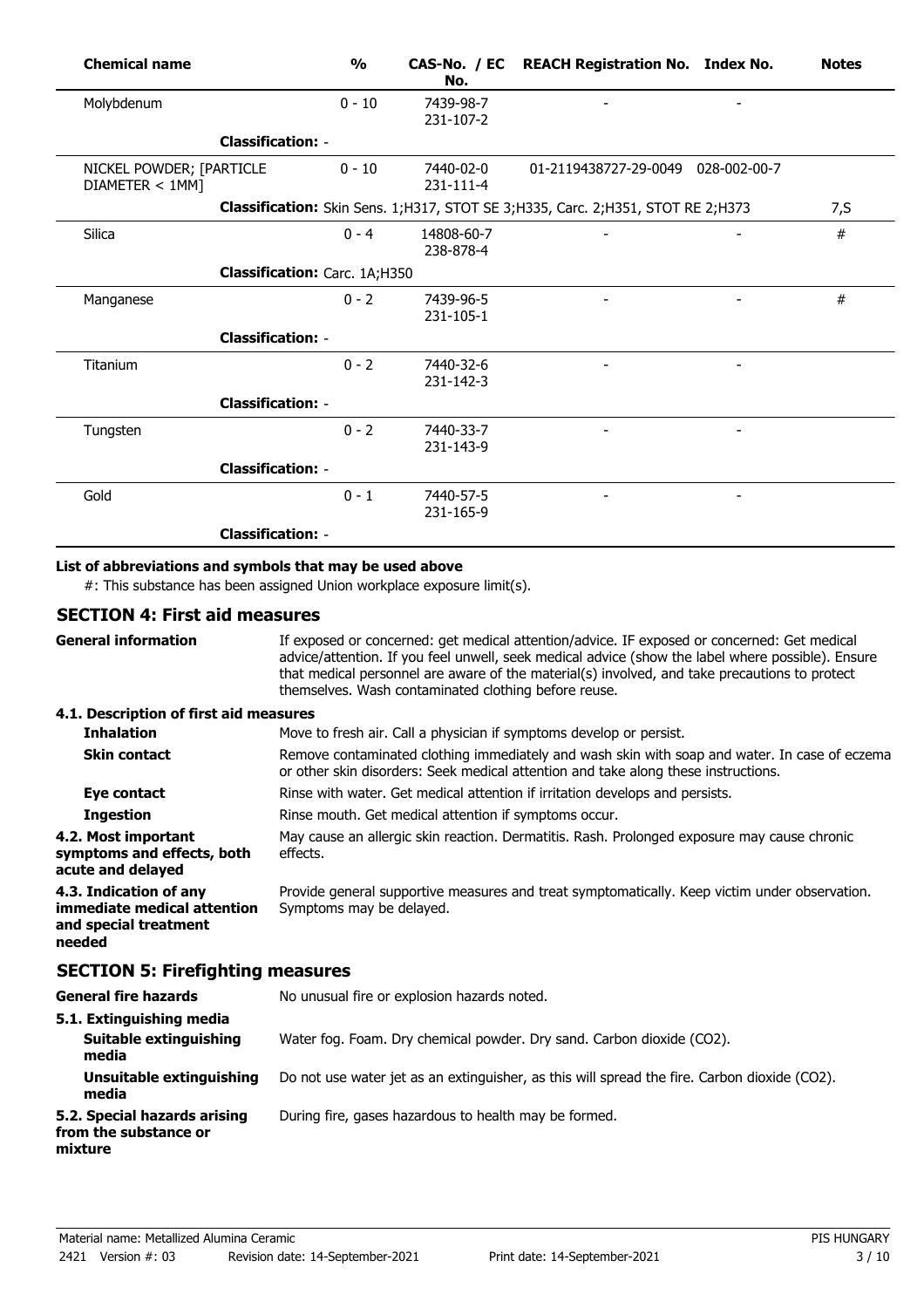| 5.3. Advice for firefighters<br><b>Special protective</b><br>equipment for<br>firefighters | Self-contained breathing apparatus and full protective clothing must be worn in case of fire. |
|--------------------------------------------------------------------------------------------|-----------------------------------------------------------------------------------------------|
| <b>Special firefighting</b><br>procedures                                                  | Move containers from fire area if you can do so without risk.                                 |
| <b>Specific methods</b>                                                                    | Use standard firefighting procedures and consider the hazards of other involved materials.    |

## **SECTION 6: Accidental release measures**

#### **6.1. Personal precautions, protective equipment and emergency procedures**

| For non-emergency<br>personnel                               | Keep unnecessary personnel away. Keep people away from and upwind of spill/leak. Do not touch<br>damaged containers or spilled material unless wearing appropriate protective clothing. Ensure<br>adequate ventilation. Local authorities should be advised if significant spillages cannot be<br>contained. |
|--------------------------------------------------------------|--------------------------------------------------------------------------------------------------------------------------------------------------------------------------------------------------------------------------------------------------------------------------------------------------------------|
| For emergency<br>responders                                  | Keep unnecessary personnel away.                                                                                                                                                                                                                                                                             |
| 6.2. Environmental<br>precautions                            | Avoid discharge into drains, water courses or onto the ground.                                                                                                                                                                                                                                               |
| 6.3. Methods and material for<br>containment and cleaning up | Put material in suitable, covered, labeled containers.                                                                                                                                                                                                                                                       |
| 6.4. Reference to other<br>sections                          | Not available.                                                                                                                                                                                                                                                                                               |

## **SECTION 7: Handling and storage**

| 7.1. Precautions for safe<br>handling                                          | Obtain special instructions before use. Do not handle until all safety precautions have been read<br>and understood. Keep formation of airborne dusts to a minimum. Do not breathe dust. Avoid<br>contact with eyes, skin, and clothing. Avoid prolonged exposure. Pregnant or breastfeeding women<br>must not handle this product. Should be handled in closed systems, if possible. Provide adequate<br>ventilation. Wear appropriate personal protective equipment. Observe good industrial hygiene<br>practices. |
|--------------------------------------------------------------------------------|----------------------------------------------------------------------------------------------------------------------------------------------------------------------------------------------------------------------------------------------------------------------------------------------------------------------------------------------------------------------------------------------------------------------------------------------------------------------------------------------------------------------|
| 7.2. Conditions for safe<br>storage, including any<br><i>incompatibilities</i> | Store locked up. Store in original tightly closed container.                                                                                                                                                                                                                                                                                                                                                                                                                                                         |
| 7.3. Specific end use(s)                                                       | Not available.                                                                                                                                                                                                                                                                                                                                                                                                                                                                                                       |

## **SECTION 8: Exposure controls/personal protection**

# **8.1. Control parameters**

## **Occupational exposure limits**

#### **Hungary. OELs. Joint Decree on Chemical Safety of Workplaces**

| <b>Components</b>                                              | <b>Type</b> | <b>Value</b>           | <b>Form</b>          |
|----------------------------------------------------------------|-------------|------------------------|----------------------|
| Aluminium oxide (CAS<br>1344-28-1)                             | TWA         | 6 mg/m $3$             | Respirable.          |
| Manganese (CAS<br>7439-96-5)                                   | <b>TWA</b>  | $0,2 \text{ mg/m}$     | Inhalable fraction.  |
|                                                                |             | $0,05 \,\mathrm{mg/m}$ | Respirable fraction. |
| Molybdenum (CAS<br>7439-98-7)                                  | <b>STEL</b> | $60 \text{ mg/m}$      |                      |
|                                                                | <b>TWA</b>  | $15 \text{ mg/m}$      |                      |
| NICKEL POWDER;<br>[PARTICLE DIAMETER <<br>1MM] (CAS 7440-02-0) | Ceiling     | $0.1 \,\mathrm{mq/m}$  |                      |
| Silica (CAS 14808-60-7)                                        | TWA         | $0.15 \,\mathrm{mg/m}$ | Respirable.          |

#### **EU. Indicative Exposure Limit Values in Directives 91/322/EEC, 2000/39/EC, 2006/15/EC, 2009/161/EU, 2017/164/EU**

| <b>Components</b>            | Type       | Value                  | Form                 |
|------------------------------|------------|------------------------|----------------------|
| Manganese (CAS<br>7439-96-5) | <b>TWA</b> | $0.2 \text{ mg/m}$     | Inhalable fraction.  |
|                              |            | $0,05 \,\mathrm{mg/m}$ | Respirable fraction. |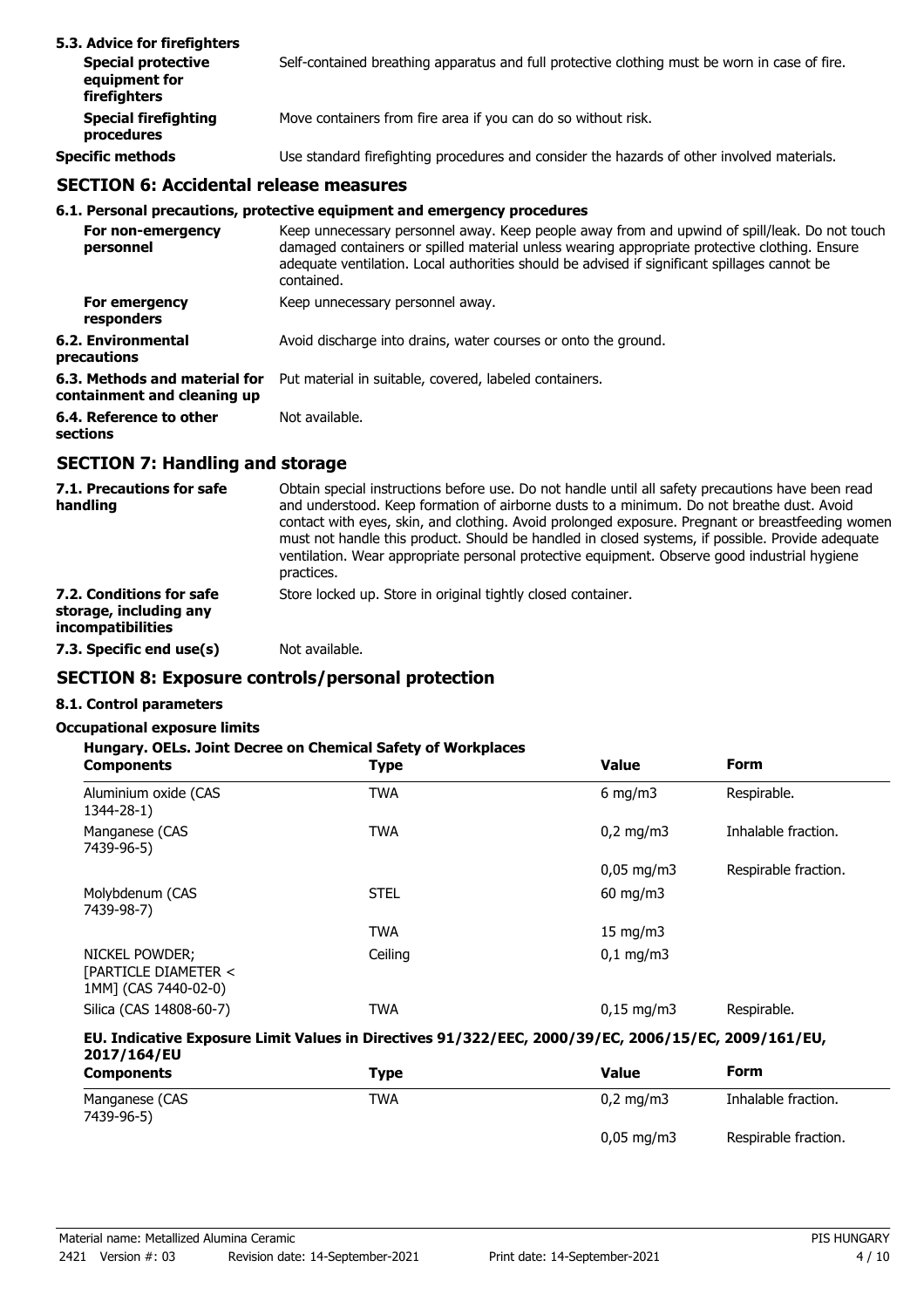| Silica (CAS 14808-60-7)                                                                             | <b>TWA</b>                                                                                                                                                                                                                                                                                                                                                                                                                                                                                                                                                                                                                                                                                                                                                                                                                                                                                                |                                                                                    |                        | $0,1$ mg/m3          | Respirable fraction and                                                                                                                                                                                                                                                                                                                                                                                                                                                                                                                                                                                                    |
|-----------------------------------------------------------------------------------------------------|-----------------------------------------------------------------------------------------------------------------------------------------------------------------------------------------------------------------------------------------------------------------------------------------------------------------------------------------------------------------------------------------------------------------------------------------------------------------------------------------------------------------------------------------------------------------------------------------------------------------------------------------------------------------------------------------------------------------------------------------------------------------------------------------------------------------------------------------------------------------------------------------------------------|------------------------------------------------------------------------------------|------------------------|----------------------|----------------------------------------------------------------------------------------------------------------------------------------------------------------------------------------------------------------------------------------------------------------------------------------------------------------------------------------------------------------------------------------------------------------------------------------------------------------------------------------------------------------------------------------------------------------------------------------------------------------------------|
|                                                                                                     |                                                                                                                                                                                                                                                                                                                                                                                                                                                                                                                                                                                                                                                                                                                                                                                                                                                                                                           |                                                                                    |                        |                      | dust                                                                                                                                                                                                                                                                                                                                                                                                                                                                                                                                                                                                                       |
| <b>Biological limit values</b>                                                                      |                                                                                                                                                                                                                                                                                                                                                                                                                                                                                                                                                                                                                                                                                                                                                                                                                                                                                                           |                                                                                    |                        |                      |                                                                                                                                                                                                                                                                                                                                                                                                                                                                                                                                                                                                                            |
|                                                                                                     |                                                                                                                                                                                                                                                                                                                                                                                                                                                                                                                                                                                                                                                                                                                                                                                                                                                                                                           |                                                                                    |                        |                      | Hungary. Chemical Safety at Workplace Ordinance Joint Decree No. 25/2000 (Annex 2): Permissible limit values                                                                                                                                                                                                                                                                                                                                                                                                                                                                                                               |
| of biological exposure (effect) indices<br><b>Components</b>                                        | <b>Value</b>                                                                                                                                                                                                                                                                                                                                                                                                                                                                                                                                                                                                                                                                                                                                                                                                                                                                                              | <b>Determinant</b>                                                                 | <b>Specimen</b>        | <b>Sampling Time</b> |                                                                                                                                                                                                                                                                                                                                                                                                                                                                                                                                                                                                                            |
| NICKEL POWDER;<br>[PARTICLE DIAMETER <<br>1MM] (CAS 7440-02-0)                                      | $0,02$ mg/g                                                                                                                                                                                                                                                                                                                                                                                                                                                                                                                                                                                                                                                                                                                                                                                                                                                                                               | <b>Nickel</b>                                                                      | Creatinine in<br>urine | $\ast$               |                                                                                                                                                                                                                                                                                                                                                                                                                                                                                                                                                                                                                            |
|                                                                                                     | 0,038 µmol/mmol                                                                                                                                                                                                                                                                                                                                                                                                                                                                                                                                                                                                                                                                                                                                                                                                                                                                                           | <b>Nickel</b>                                                                      | Creatinine in<br>urine | $\ast$               |                                                                                                                                                                                                                                                                                                                                                                                                                                                                                                                                                                                                                            |
| * - For sampling details, please see the source document.                                           |                                                                                                                                                                                                                                                                                                                                                                                                                                                                                                                                                                                                                                                                                                                                                                                                                                                                                                           |                                                                                    |                        |                      |                                                                                                                                                                                                                                                                                                                                                                                                                                                                                                                                                                                                                            |
| <b>Recommended monitoring</b><br>procedures                                                         | acceptable level.                                                                                                                                                                                                                                                                                                                                                                                                                                                                                                                                                                                                                                                                                                                                                                                                                                                                                         |                                                                                    |                        |                      | VENTILATION: Good general ventilation (typically 10 air changes per hour) should be used.<br>Ventilation rates should be matched to conditions. If applicable, use process enclosures, local<br>exhaust ventilation, or other engineering controls to maintain airborne levels below recommended<br>exposure limits. If exposure limits have not been established, maintain airborne levels to an                                                                                                                                                                                                                          |
|                                                                                                     | and install ventilation systems.                                                                                                                                                                                                                                                                                                                                                                                                                                                                                                                                                                                                                                                                                                                                                                                                                                                                          | Follow standard monitoring procedures.                                             |                        |                      | Whenever possible, the use of local exhaust ventilation or other engineering controls is the<br>preferred method of controlling exposure to airborne particulate. Where utilized, exhaust inlets to<br>the ventilation system must be positioned as close as possible to the source of airborne generation.<br>Avoid disruption of the airflow in the area of a local exhaust inlet by equipment such as a<br>man-cooling fan. Check ventilation equipment regularly to ensure it is functioning properly. Provide<br>training on the use and operation of ventilation to all users. Use qualified professionals to design |
| <b>Derived no effect levels</b><br>(DNELs)                                                          | Not available.                                                                                                                                                                                                                                                                                                                                                                                                                                                                                                                                                                                                                                                                                                                                                                                                                                                                                            |                                                                                    |                        |                      |                                                                                                                                                                                                                                                                                                                                                                                                                                                                                                                                                                                                                            |
| <b>Predicted no effect</b><br>concentrations (PNECs)                                                | Not available.                                                                                                                                                                                                                                                                                                                                                                                                                                                                                                                                                                                                                                                                                                                                                                                                                                                                                            |                                                                                    |                        |                      |                                                                                                                                                                                                                                                                                                                                                                                                                                                                                                                                                                                                                            |
| <b>Exposure guidelines</b>                                                                          | be monitored and controlled.                                                                                                                                                                                                                                                                                                                                                                                                                                                                                                                                                                                                                                                                                                                                                                                                                                                                              |                                                                                    |                        |                      | Occupational exposure to nuisance dust (total and respirable) and respirable crystalline silica should                                                                                                                                                                                                                                                                                                                                                                                                                                                                                                                     |
| 8.2. Exposure controls                                                                              |                                                                                                                                                                                                                                                                                                                                                                                                                                                                                                                                                                                                                                                                                                                                                                                                                                                                                                           |                                                                                    |                        |                      |                                                                                                                                                                                                                                                                                                                                                                                                                                                                                                                                                                                                                            |
| <b>Appropriate engineering</b><br>controls                                                          |                                                                                                                                                                                                                                                                                                                                                                                                                                                                                                                                                                                                                                                                                                                                                                                                                                                                                                           | limits have not been established, maintain airborne levels to an acceptable level. |                        |                      | Good general ventilation (typically 10 air changes per hour) should be used. Ventilation rates should<br>be matched to conditions. If applicable, use process enclosures, local exhaust ventilation, or other<br>engineering controls to maintain airborne levels below recommended exposure limits. If exposure                                                                                                                                                                                                                                                                                                           |
| Individual protection measures, such as personal protective equipment<br><b>General information</b> |                                                                                                                                                                                                                                                                                                                                                                                                                                                                                                                                                                                                                                                                                                                                                                                                                                                                                                           |                                                                                    |                        |                      | Use personal protective equipment as required. Personal protection equipment should be chosen<br>according to the CEN standards and in discussion with the supplier of the personal protective                                                                                                                                                                                                                                                                                                                                                                                                                             |
| <b>Eye/face protection</b>                                                                          | equipment.                                                                                                                                                                                                                                                                                                                                                                                                                                                                                                                                                                                                                                                                                                                                                                                                                                                                                                | during operations that generate dust, mist or fume.                                |                        |                      | If contact is likely, safety glasses with side shields are recommended. Wear approved safety<br>glasses, goggles, face shield and/or welder's helmet when risk of eye injury is present, particularly                                                                                                                                                                                                                                                                                                                                                                                                                      |
| <b>Skin protection</b>                                                                              |                                                                                                                                                                                                                                                                                                                                                                                                                                                                                                                                                                                                                                                                                                                                                                                                                                                                                                           |                                                                                    |                        |                      |                                                                                                                                                                                                                                                                                                                                                                                                                                                                                                                                                                                                                            |
| - Hand protection                                                                                   |                                                                                                                                                                                                                                                                                                                                                                                                                                                                                                                                                                                                                                                                                                                                                                                                                                                                                                           | solutions. Wear gloves to prevent metal cuts and skin abrasions during handling.   |                        |                      | Wear appropriate chemical resistant gloves. Wear gloves to prevent contact with particulate or                                                                                                                                                                                                                                                                                                                                                                                                                                                                                                                             |
| - Other                                                                                             | with particulate during activities.                                                                                                                                                                                                                                                                                                                                                                                                                                                                                                                                                                                                                                                                                                                                                                                                                                                                       |                                                                                    |                        |                      | Wear appropriate chemical resistant clothing. Use of an impervious apron is recommended.<br>Protective overgarments or work clothing must be worn by persons who may become contaminated                                                                                                                                                                                                                                                                                                                                                                                                                                   |
| <b>Respiratory protection</b>                                                                       | Use a particulate filter respirator for particulate concentrations exceeding the Occupational<br>Exposure Limit. When airborne exposures exceed or have the potential to exceed the occupational<br>exposure limits, approved respirators must be used as specified by an Industrial Hygienist or other<br>qualified professional. Respirator users must be medically evaluated to determine if they are<br>physically capable of wearing a respirator. Quantitative and/or qualitative fit testing and respirator<br>training must be satisfactorily completed by all personnel prior to respirator use. Users of tight<br>fitting respirators must be clean shaven on those areas of the face where the respirator seal<br>contacts the face. Use pressure-demand airline respirators when performing jobs with high<br>potential exposures such as changing filters in a baghouse air cleaning device. |                                                                                    |                        |                      |                                                                                                                                                                                                                                                                                                                                                                                                                                                                                                                                                                                                                            |
| <b>Thermal hazards</b>                                                                              | Not applicable.                                                                                                                                                                                                                                                                                                                                                                                                                                                                                                                                                                                                                                                                                                                                                                                                                                                                                           |                                                                                    |                        |                      |                                                                                                                                                                                                                                                                                                                                                                                                                                                                                                                                                                                                                            |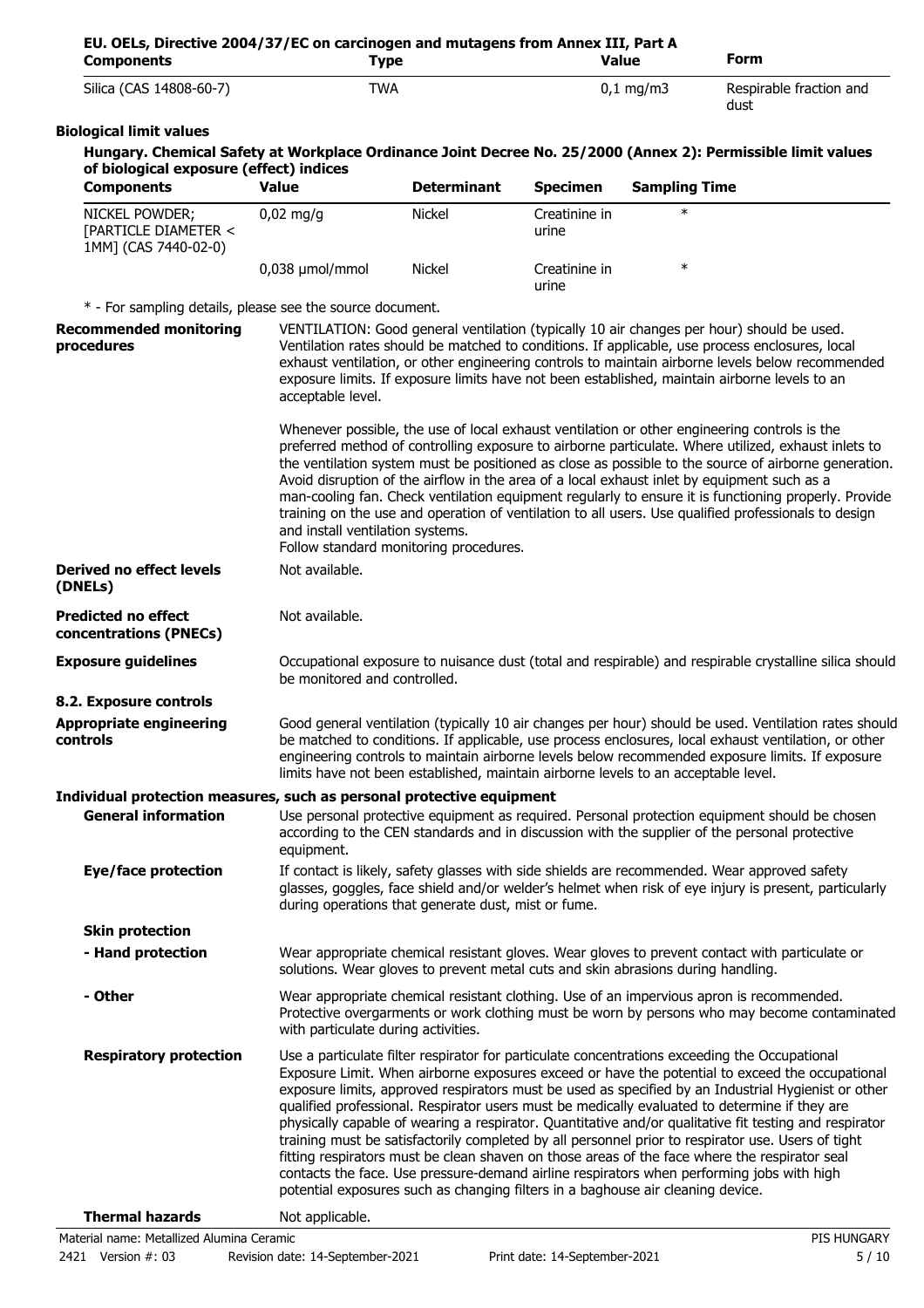| <b>Hygiene measures</b>            | Observe any medical surveillance requirements. Contaminated work clothing should not be allowed<br>out of the workplace. |
|------------------------------------|--------------------------------------------------------------------------------------------------------------------------|
| Environmental exposure<br>controls | Environmental manager must be informed of all major releases.                                                            |

# **SECTION 9: Physical and chemical properties**

## **9.1. Information on basic physical and chemical properties**

| Appearance                                           |                                               |
|------------------------------------------------------|-----------------------------------------------|
| <b>Physical state</b>                                | Solid.                                        |
| <b>Form</b>                                          | Solid. Various shapes.                        |
| Colour                                               | White. Off-white. Grey. Gold.                 |
| Odour                                                | None.                                         |
| <b>Odour threshold</b>                               | Not applicable.                               |
| pН                                                   | Not applicable.                               |
| <b>Melting point/freezing point</b>                  | 2050 °C (3722 °F) estimated / Not applicable. |
| <b>Initial boiling point and</b><br>boiling range    | Not applicable.                               |
| Flash point                                          | Not applicable.                               |
| <b>Evaporation rate</b>                              | Not applicable.                               |
| <b>Flammability (solid, gas)</b>                     | Not applicable.                               |
| <b>Upper/lower flammability or explosive limits</b>  |                                               |
| <b>Flammability limit - lower</b><br>(%)             | Not applicable.                               |
| <b>Flammability limit - lower</b><br>(%) temperature | Not applicable.                               |
| <b>Flammability limit -</b><br>upper $(% )$          | Not applicable.                               |
| <b>Flammability limit -</b><br>upper (%) temperature | Not applicable.                               |
| <b>Vapour pressure</b>                               | Not applicable.                               |
| <b>Vapour density</b>                                | Not applicable.                               |
| <b>Relative density</b>                              | Not applicable.                               |
| Solubility(ies)                                      |                                               |
| Solubility (water)                                   | Insoluble.                                    |
| <b>Partition coefficient</b><br>(n-octanol/water)    | Not applicable.                               |
| <b>Auto-ignition temperature</b>                     | Not applicable.                               |
| <b>Decomposition temperature</b>                     | Not applicable.                               |
| Viscosity                                            | Not applicable.                               |
| <b>Explosive properties</b>                          | Not explosive.                                |
| <b>Oxidising properties</b>                          | Not oxidising.                                |
| 9.2. Other information                               |                                               |
| <b>Density</b>                                       | 3,95 g/cm <sup>3</sup> estimated              |
| <b>Flammability</b>                                  | Not applicable.                               |

## **SECTION 10: Stability and reactivity**

| 10.1. Reactivity                            | The product is stable and non-reactive under normal conditions of use, storage and transport |
|---------------------------------------------|----------------------------------------------------------------------------------------------|
| 10.2. Chemical stability                    | Material is stable under normal conditions.                                                  |
| 10.3. Possibility of hazardous<br>reactions | No dangerous reaction known under conditions of normal use.                                  |
| 10.4. Conditions to avoid                   | Contact with incompatible materials.                                                         |
| 10.5. Incompatible materials                | Strong acids. Strong oxidising agents.                                                       |
| 10.6. Hazardous<br>decomposition products   | No hazardous decomposition products are known.                                               |

## **SECTION 11: Toxicological information**

**General information CCCUPATION** Occupational exposure to the substance or mixture may cause adverse effects.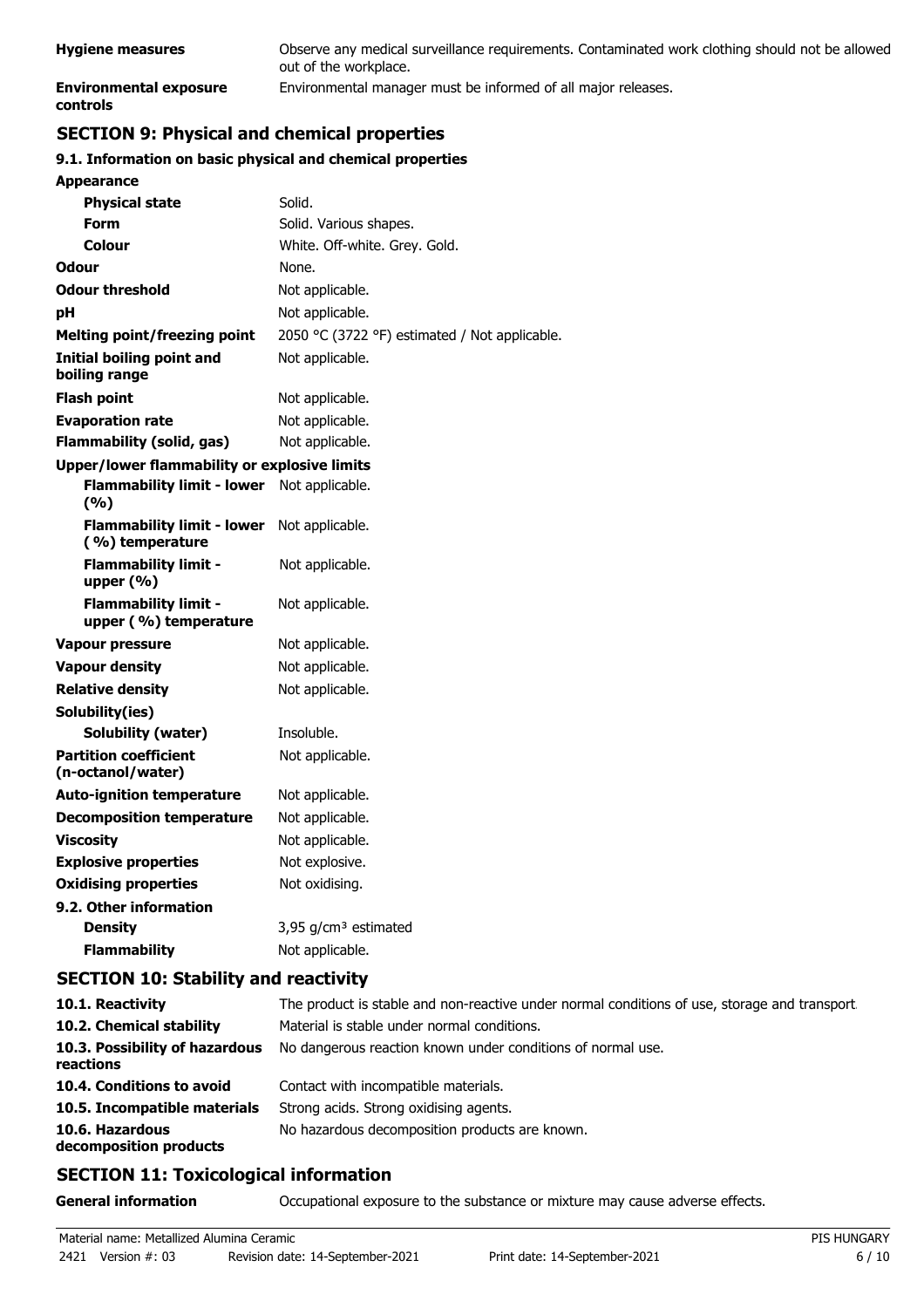| Information on likely routes of exposure                     |                                                                                                                                                                                                                                                                                                                                                                                                                                                                                                                                                                                                                                                                                                                                                                                                                                                                                                                                                                                                                                                                                                                                                                                                                                                                                                                                                                                                                                                                                                                                                                                                    |  |  |
|--------------------------------------------------------------|----------------------------------------------------------------------------------------------------------------------------------------------------------------------------------------------------------------------------------------------------------------------------------------------------------------------------------------------------------------------------------------------------------------------------------------------------------------------------------------------------------------------------------------------------------------------------------------------------------------------------------------------------------------------------------------------------------------------------------------------------------------------------------------------------------------------------------------------------------------------------------------------------------------------------------------------------------------------------------------------------------------------------------------------------------------------------------------------------------------------------------------------------------------------------------------------------------------------------------------------------------------------------------------------------------------------------------------------------------------------------------------------------------------------------------------------------------------------------------------------------------------------------------------------------------------------------------------------------|--|--|
| <b>Inhalation</b>                                            | Prolonged inhalation may be harmful.                                                                                                                                                                                                                                                                                                                                                                                                                                                                                                                                                                                                                                                                                                                                                                                                                                                                                                                                                                                                                                                                                                                                                                                                                                                                                                                                                                                                                                                                                                                                                               |  |  |
| <b>Skin contact</b>                                          | May cause an allergic skin reaction.                                                                                                                                                                                                                                                                                                                                                                                                                                                                                                                                                                                                                                                                                                                                                                                                                                                                                                                                                                                                                                                                                                                                                                                                                                                                                                                                                                                                                                                                                                                                                               |  |  |
| Eye contact                                                  | Direct contact with eyes may cause temporary irritation.                                                                                                                                                                                                                                                                                                                                                                                                                                                                                                                                                                                                                                                                                                                                                                                                                                                                                                                                                                                                                                                                                                                                                                                                                                                                                                                                                                                                                                                                                                                                           |  |  |
| <b>Ingestion</b>                                             | May cause discomfort if swallowed. However, ingestion is not likely to be a primary route of<br>occupational exposure.                                                                                                                                                                                                                                                                                                                                                                                                                                                                                                                                                                                                                                                                                                                                                                                                                                                                                                                                                                                                                                                                                                                                                                                                                                                                                                                                                                                                                                                                             |  |  |
| <b>Symptoms</b>                                              | May cause an allergic skin reaction. Dermatitis. Rash.                                                                                                                                                                                                                                                                                                                                                                                                                                                                                                                                                                                                                                                                                                                                                                                                                                                                                                                                                                                                                                                                                                                                                                                                                                                                                                                                                                                                                                                                                                                                             |  |  |
| 11.1. Information on toxicological effects                   |                                                                                                                                                                                                                                                                                                                                                                                                                                                                                                                                                                                                                                                                                                                                                                                                                                                                                                                                                                                                                                                                                                                                                                                                                                                                                                                                                                                                                                                                                                                                                                                                    |  |  |
| <b>Acute toxicity</b>                                        | Not known.                                                                                                                                                                                                                                                                                                                                                                                                                                                                                                                                                                                                                                                                                                                                                                                                                                                                                                                                                                                                                                                                                                                                                                                                                                                                                                                                                                                                                                                                                                                                                                                         |  |  |
| <b>Skin corrosion/irritation</b>                             | Due to partial or complete lack of data the classification is not possible.                                                                                                                                                                                                                                                                                                                                                                                                                                                                                                                                                                                                                                                                                                                                                                                                                                                                                                                                                                                                                                                                                                                                                                                                                                                                                                                                                                                                                                                                                                                        |  |  |
| Serious eye damage/eye<br>irritation                         | Direct contact with eyes may cause temporary irritation.                                                                                                                                                                                                                                                                                                                                                                                                                                                                                                                                                                                                                                                                                                                                                                                                                                                                                                                                                                                                                                                                                                                                                                                                                                                                                                                                                                                                                                                                                                                                           |  |  |
| <b>Respiratory sensitisation</b>                             | May cause allergy or asthma symptoms or breathing difficulties if inhaled.                                                                                                                                                                                                                                                                                                                                                                                                                                                                                                                                                                                                                                                                                                                                                                                                                                                                                                                                                                                                                                                                                                                                                                                                                                                                                                                                                                                                                                                                                                                         |  |  |
| <b>Skin sensitisation</b>                                    | May cause an allergic skin reaction.                                                                                                                                                                                                                                                                                                                                                                                                                                                                                                                                                                                                                                                                                                                                                                                                                                                                                                                                                                                                                                                                                                                                                                                                                                                                                                                                                                                                                                                                                                                                                               |  |  |
| <b>Germ cell mutagenicity</b>                                | Due to partial or complete lack of data the classification is not possible.                                                                                                                                                                                                                                                                                                                                                                                                                                                                                                                                                                                                                                                                                                                                                                                                                                                                                                                                                                                                                                                                                                                                                                                                                                                                                                                                                                                                                                                                                                                        |  |  |
| Carcinogenicity                                              | In 1997, IARC (the International Agency for Research on Cancer) concluded that crystalline silica<br>inhaled from occupational sources can cause lung cancer in humans. However in making the<br>overall evaluation, IARC noted that "carcinogenicity was not detected in all industrial circumstances<br>studied. Carcinogenicity may be dependent on inherent characteristics of the crystalline silica or on<br>external factors affecting its biological activity or distribution of its polymorphs." (IARC<br>Monographs on the evaluation of the carcinogenic risks of chemicals to humans, Silica, silicates<br>dust and organic fibres, 1997, Vol. 68, IARC, Lyon, France.) In June 2003, SCOEL (the EU<br>Scientific Committee on Occupational Exposure Limits) concluded that the main effect in humans<br>of the inhalation of respirable crystalline silica dust is silicosis. "There is sufficient information to<br>conclude that the relative risk of lung cancer is increased in persons with silicosis (and, apparently,<br>not in employees without silicosis exposed to silica dust in quarries and in the ceramic industry).<br>Therefore, preventing the onset of silicosis will also reduce the cancer risk" (SCOEL SUM Doc<br>94-final, June 2003) According to the current state of the art, worker protection against silicosis<br>can be consistently assured by respecting the existing regulatory occupational exposure limits. May<br>cause cancer. Occupational exposure to respirable dust and respirable crystalline silica should be<br>monitored and controlled. |  |  |
| at work (as amended)                                         | Hungary. 26/2000 EüM Ordinance on protection against and preventing risk relating to exposure to carcinogens                                                                                                                                                                                                                                                                                                                                                                                                                                                                                                                                                                                                                                                                                                                                                                                                                                                                                                                                                                                                                                                                                                                                                                                                                                                                                                                                                                                                                                                                                       |  |  |
| Not listed.                                                  | <b>IARC Monographs. Overall Evaluation of Carcinogenicity</b>                                                                                                                                                                                                                                                                                                                                                                                                                                                                                                                                                                                                                                                                                                                                                                                                                                                                                                                                                                                                                                                                                                                                                                                                                                                                                                                                                                                                                                                                                                                                      |  |  |
| NICKEL POWDER; [PARTICLE DIAMETER < 1MM]                     | 2B Possibly carcinogenic to humans.                                                                                                                                                                                                                                                                                                                                                                                                                                                                                                                                                                                                                                                                                                                                                                                                                                                                                                                                                                                                                                                                                                                                                                                                                                                                                                                                                                                                                                                                                                                                                                |  |  |
| (CAS 7440-02-0)                                              |                                                                                                                                                                                                                                                                                                                                                                                                                                                                                                                                                                                                                                                                                                                                                                                                                                                                                                                                                                                                                                                                                                                                                                                                                                                                                                                                                                                                                                                                                                                                                                                                    |  |  |
| Silica (CAS 14808-60-7)                                      | 1 Carcinogenic to humans.                                                                                                                                                                                                                                                                                                                                                                                                                                                                                                                                                                                                                                                                                                                                                                                                                                                                                                                                                                                                                                                                                                                                                                                                                                                                                                                                                                                                                                                                                                                                                                          |  |  |
| <b>Reproductive toxicity</b>                                 | Suspected of damaging fertility or the unborn child.                                                                                                                                                                                                                                                                                                                                                                                                                                                                                                                                                                                                                                                                                                                                                                                                                                                                                                                                                                                                                                                                                                                                                                                                                                                                                                                                                                                                                                                                                                                                               |  |  |
| <b>Specific target organ toxicity</b><br>- single exposure   | Not classified.                                                                                                                                                                                                                                                                                                                                                                                                                                                                                                                                                                                                                                                                                                                                                                                                                                                                                                                                                                                                                                                                                                                                                                                                                                                                                                                                                                                                                                                                                                                                                                                    |  |  |
| <b>Specific target organ toxicity</b><br>- repeated exposure | May cause damage to organs through prolonged or repeated exposure.                                                                                                                                                                                                                                                                                                                                                                                                                                                                                                                                                                                                                                                                                                                                                                                                                                                                                                                                                                                                                                                                                                                                                                                                                                                                                                                                                                                                                                                                                                                                 |  |  |
| <b>Aspiration hazard</b>                                     | Not an aspiration hazard.                                                                                                                                                                                                                                                                                                                                                                                                                                                                                                                                                                                                                                                                                                                                                                                                                                                                                                                                                                                                                                                                                                                                                                                                                                                                                                                                                                                                                                                                                                                                                                          |  |  |
| Mixture versus substance<br>information                      | No information available.                                                                                                                                                                                                                                                                                                                                                                                                                                                                                                                                                                                                                                                                                                                                                                                                                                                                                                                                                                                                                                                                                                                                                                                                                                                                                                                                                                                                                                                                                                                                                                          |  |  |
| <b>Other information</b>                                     | Not available.                                                                                                                                                                                                                                                                                                                                                                                                                                                                                                                                                                                                                                                                                                                                                                                                                                                                                                                                                                                                                                                                                                                                                                                                                                                                                                                                                                                                                                                                                                                                                                                     |  |  |
| <b>SECTION 12: Ecological information</b>                    |                                                                                                                                                                                                                                                                                                                                                                                                                                                                                                                                                                                                                                                                                                                                                                                                                                                                                                                                                                                                                                                                                                                                                                                                                                                                                                                                                                                                                                                                                                                                                                                                    |  |  |
| 12.1. Toxicity                                               | Based on available data, the classification criteria are not met for hazardous to the aquatic                                                                                                                                                                                                                                                                                                                                                                                                                                                                                                                                                                                                                                                                                                                                                                                                                                                                                                                                                                                                                                                                                                                                                                                                                                                                                                                                                                                                                                                                                                      |  |  |

| environment.               |             |                |                                   |
|----------------------------|-------------|----------------|-----------------------------------|
| <b>Product</b>             |             | <b>Species</b> | <b>Test Results</b>               |
| Metallized Alumina Ceramic |             |                |                                   |
| <b>Aquatic</b>             |             |                |                                   |
| Crustacea                  | <b>EC50</b> | Daphnia        | 2000 mg/l, 48 hours estimated     |
| Fish                       | <b>LC50</b> | Fish           | 897,9192 mg/l, 96 hours estimated |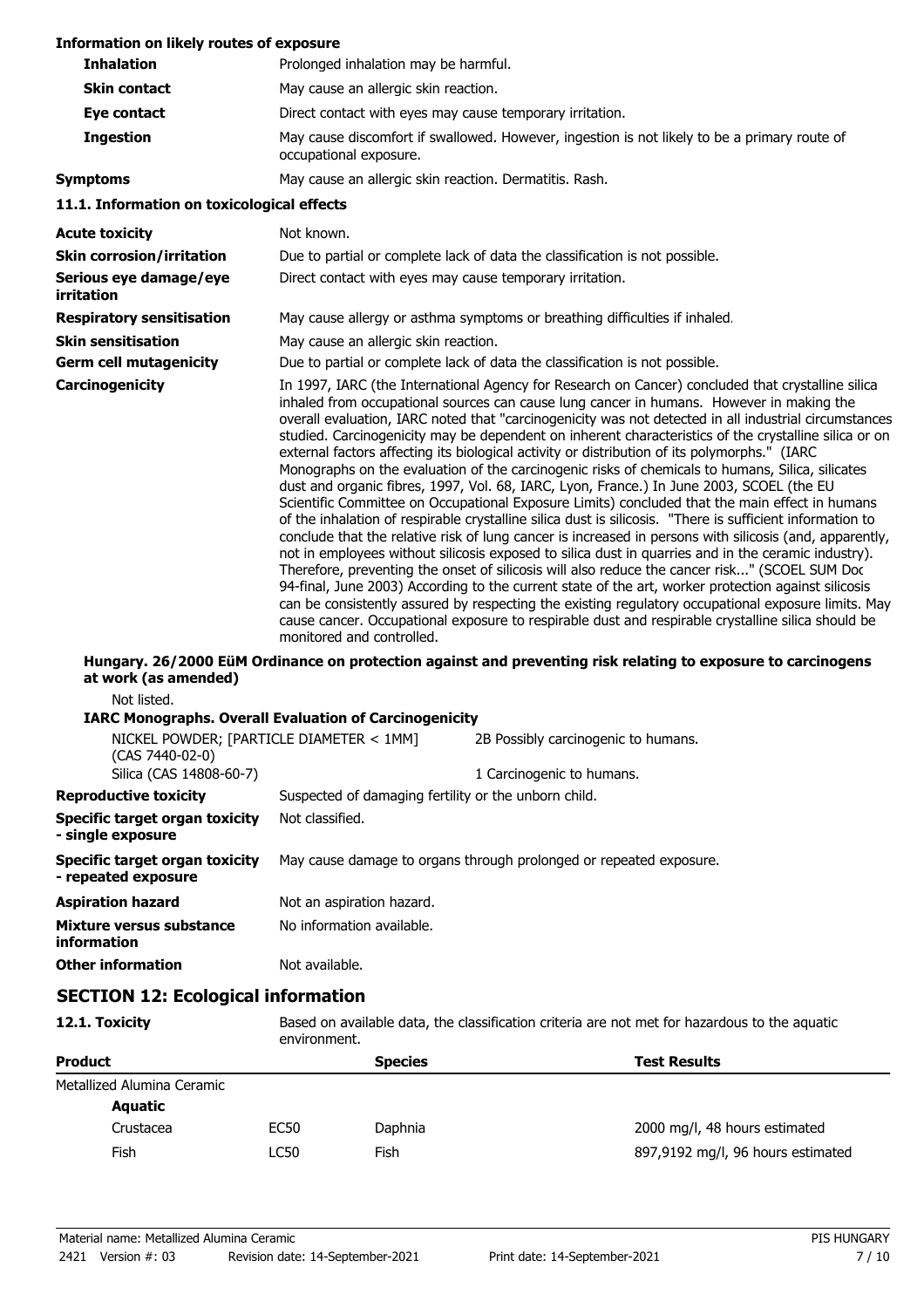| <b>Components</b>                                         | <b>Species</b>                                             |                                                                                                                                                                                            | <b>Test Results</b> |
|-----------------------------------------------------------|------------------------------------------------------------|--------------------------------------------------------------------------------------------------------------------------------------------------------------------------------------------|---------------------|
| NICKEL POWDER; [PARTICLE DIAMETER < 1MM] (CAS 7440-02-0)  |                                                            |                                                                                                                                                                                            |                     |
| <b>Aquatic</b>                                            |                                                            |                                                                                                                                                                                            |                     |
| Acute                                                     |                                                            |                                                                                                                                                                                            |                     |
| Fish                                                      | LC50                                                       | Rainbow trout, donaldson trout<br>(Oncorhynchus mykiss)                                                                                                                                    | $0,06$ mg/l, 4 days |
|                                                           |                                                            | * Estimates for product may be based on additional component data not shown.                                                                                                               |                     |
| 12.2. Persistence and<br>degradability                    | No data is available on the degradability of this product. |                                                                                                                                                                                            |                     |
| 12.3. Bioaccumulative<br>potential                        | No data available.                                         |                                                                                                                                                                                            |                     |
| <b>Partition coefficient</b><br>n-octanol/water (log Kow) | Not available.                                             |                                                                                                                                                                                            |                     |
| <b>Bioconcentration factor (BCF)</b>                      | Not available.                                             |                                                                                                                                                                                            |                     |
| 12.4. Mobility in soil                                    | No data available.                                         |                                                                                                                                                                                            |                     |
| 12.5. Results of PBT and<br><b>vPvB</b> assessment        |                                                            | Not a PBT or vPvB substance or mixture.                                                                                                                                                    |                     |
| 12.6. Other adverse effects                               |                                                            | No other adverse environmental effects (e.g. ozone depletion, photochemical ozone creation<br>potential, endocrine disruption, global warming potential) are expected from this component. |                     |

# **SECTION 13: Disposal considerations**

#### **13.1. Waste treatment methods**

| <b>Residual waste</b>                                                | Dispose of in accordance with local regulations. Empty containers or liners may retain some product<br>residues. This material and its container must be disposed of in a safe manner (see: Disposal<br>instructions).                                |
|----------------------------------------------------------------------|-------------------------------------------------------------------------------------------------------------------------------------------------------------------------------------------------------------------------------------------------------|
| <b>Contaminated packaging</b>                                        | Since emptied containers may retain product residue, follow label warnings even after container is<br>emptied. Empty containers should be taken to an approved waste handling site for recycling or<br>disposal.                                      |
| EU waste code                                                        | The Waste code should be assigned in discussion between the user, the producer and the waste<br>disposal company.                                                                                                                                     |
| <b>Disposal</b><br>methods/information<br><b>Special precautions</b> | Collect and reclaim or dispose in sealed containers at licensed waste disposal site. Dispose of<br>contents/container in accordance with local/regional/national/international regulations.<br>Dispose in accordance with all applicable regulations. |
|                                                                      |                                                                                                                                                                                                                                                       |

# **SECTION 14: Transport information**

#### **ADR**

14.1. - 14.6.: Not regulated as dangerous goods.

#### **RID**

14.1. - 14.6.: Not regulated as dangerous goods.

#### **ADN**

14.1. - 14.6.: Not regulated as dangerous goods.

## **IATA**

14.1. - 14.6.: Not regulated as dangerous goods.

# **IMDG**

14.1. - 14.6.: Not regulated as dangerous goods.

# **SECTION 15: Regulatory information**

**15.1. Safety, health and environmental regulations/legislation specific for the substance or mixture**

#### **EU regulations**

**Regulation (EC) No. 1005/2009 on substances that deplete the ozone layer, Annex I and II, as amended** Not listed.

#### **Regulation (EU) 2019/1021 On persistent organic pollutants (recast), as amended** Not listed.

**Regulation (EU) No. 649/2012 concerning the export and import of dangerous chemicals, Annex I, Part 1 as amended**

Not listed.

**Regulation (EU) No. 649/2012 concerning the export and import of dangerous chemicals, Annex I, Part 2 as amended**

Not listed.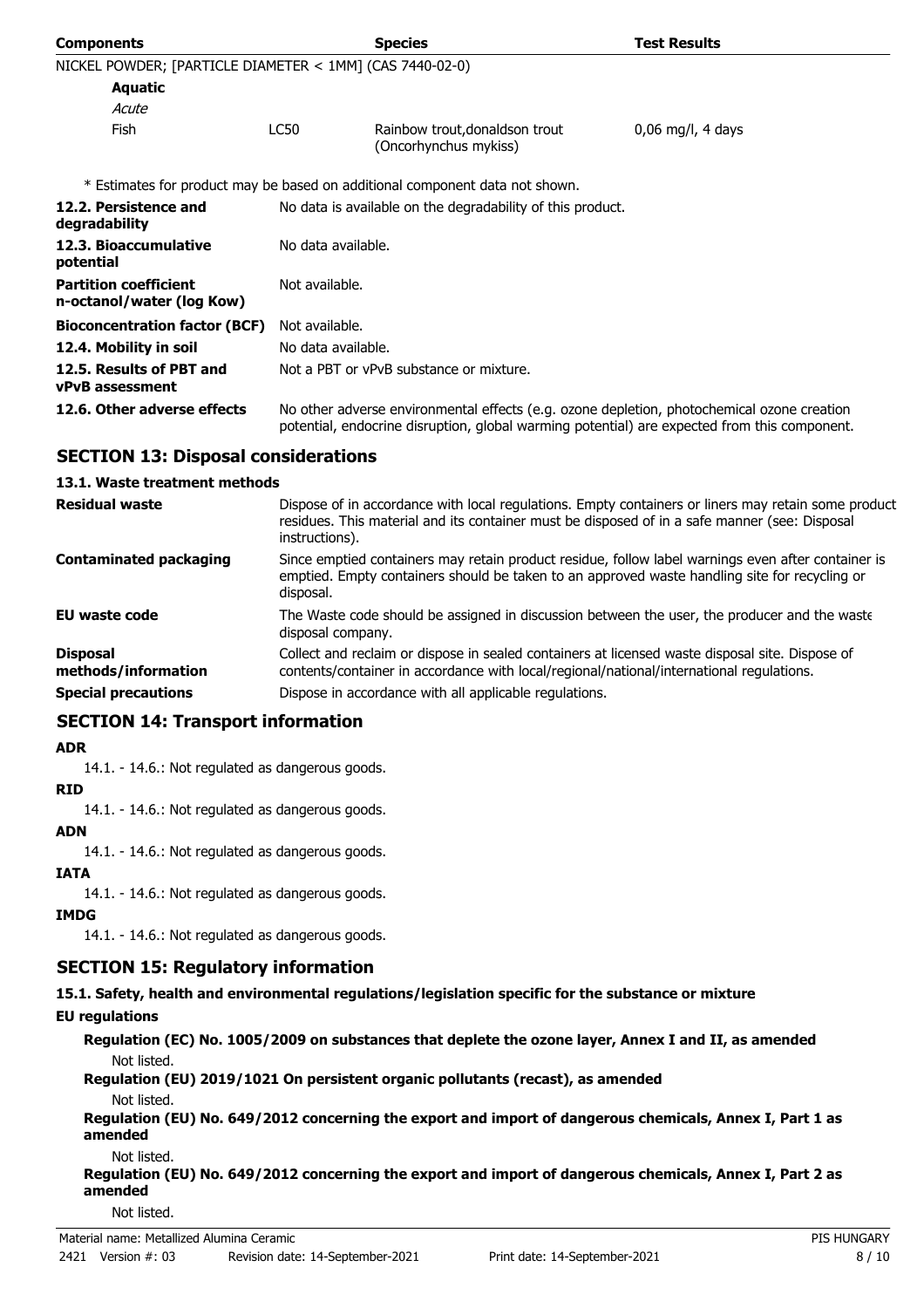**Regulation (EU) No. 649/2012 concerning the export and import of dangerous chemicals, Annex I, Part 3 as amended**

Not listed.

**Regulation (EU) No. 649/2012 concerning the export and import of dangerous chemicals, Annex V as amended** Not listed.

#### **Regulation (EC) No. 166/2006 Annex II Pollutant Release and Transfer Registry, as amended**

#### Aluminium oxide (CAS 1344-28-1)

NICKEL POWDER; [PARTICLE DIAMETER < 1MM] (CAS 7440-02-0)

**Regulation (EC) No. 1907/2006, REACH Article 59(10) Candidate List as currently published by ECHA** Not listed.

# **Authorisations**

#### **Regulation (EC) No. 1907/2006, REACH Annex XIV Substances subject to authorization, as amended** Not listed.

#### **Restrictions on use**

**Regulation (EC) No. 1907/2006, REACH Annex XVII Substances subject to restriction on marketing and use as amended**

NICKEL POWDER; [PARTICLE DIAMETER < 1MM] (CAS 7440-02-0)

#### **Directive 2004/37/EC: on the protection of workers from the risks related to exposure to carcinogens and mutagens at work, as amended.**

Silica (CAS 14808-60-7)

## **Other EU regulations**

# **Directive 2012/18/EU on major accident hazards involving dangerous substances, as amended**

Not listed.

| <b>Other regulations</b>    | Pregnant women should not work with the product, if there is the least risk of exposure. The<br>product is classified and labelled in accordance with Regulation (EC) 1272/2008 (CLP Regulation) as<br>amended. Regulation (EU) No 453/2010 amending Regulation (EC) No 1907/2006 on the<br>Registration, Evaluation, Authorization and Restriction of Chemicals (REACH). Regulation (EC) No<br>1272/2008 on classification, labeling and packaging of substances and mixtures, amending and<br>repealing Directives 67/548/EEC and 1999/45/EC, and amending Regulation (EC) No 1907/2006. |
|-----------------------------|--------------------------------------------------------------------------------------------------------------------------------------------------------------------------------------------------------------------------------------------------------------------------------------------------------------------------------------------------------------------------------------------------------------------------------------------------------------------------------------------------------------------------------------------------------------------------------------------|
| <b>National regulations</b> | Follow national regulation for work with chemical agents. Young people under 18 years old are not<br>allowed to work with this product according to EU Directive 94/33/EC on the protection of young<br>people at work, as amended.                                                                                                                                                                                                                                                                                                                                                        |
|                             | Chemical Safety at Workplace Ordinance Joint Decree No. 25/2000 (Annex 2): Permissible limit<br>values of biological exposure (effect) indices Decree No. 25/2000. (IX. 30.) EüM-SzCsM of the<br>Minister of Health and the Minister of Social and Family Affairs on chemical safety at work<br>Act No. 93 of 1993 on Labour Safety (1993. evi XCIII.), as amended<br>Government Decree No. 220 of 2004 (VII. 21.) providing rules on the protection of surface waters<br>quality<br>Government Decree No. 98/2001 (VI. 15.), on the conditions of the activities related to hazardous     |
|                             | waste, and Ministry of Environmental Affairs Decree No. 16/2001 (VII. 18.), on the register of<br>wastes<br>Public Act No. XXV of 2000 on Chemical Safety, and Application Decree No. 44/2000. (XII.27.) EüM<br>[of the Ministry of Health]<br>This safety data sheet conforms to the following laws, regulations and standards:                                                                                                                                                                                                                                                           |
| 15.2. Chemical safety       | No Chemical Safety Assessment has been carried out.                                                                                                                                                                                                                                                                                                                                                                                                                                                                                                                                        |

# **assessment**

# **SECTION 16: Other information**

| <b>List of abbreviations</b>                                                           | Not available.                                                                                                                                                                                                  |
|----------------------------------------------------------------------------------------|-----------------------------------------------------------------------------------------------------------------------------------------------------------------------------------------------------------------|
| <b>References</b>                                                                      | Not available.                                                                                                                                                                                                  |
| <b>Information on evaluation</b><br>method leading to the<br>classification of mixture | The classification for health and environmental hazards is derived by a combination of calculatior<br>methods and test data, if available.                                                                      |
| <b>Training information</b>                                                            | Follow training instructions when handling this material.                                                                                                                                                       |
| <b>Further information</b>                                                             | <b>Transportation Emergency</b><br>Call Chemtrec at:<br>International: 703.741.5970<br>Spain: 900.868.538<br>Switzerland: 0800.564.402<br>Chemtrec's toll free, mobile-enabled number in Germany – 0800 1817059 |